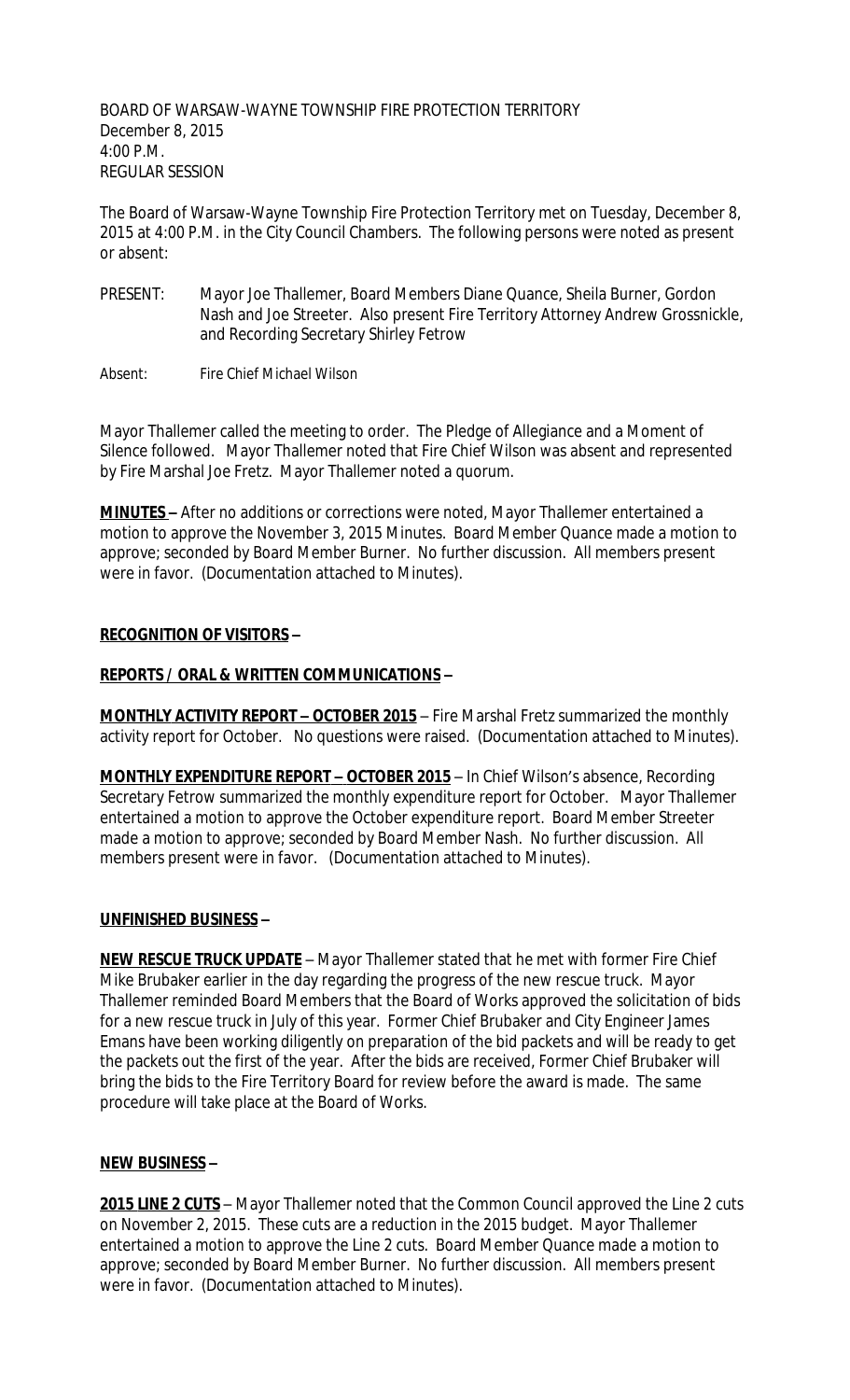**ORDINANCE 2015-12-02** - Mayor Thallemer stated that on December 7, 2015 the Common Council approved the transfer ordinance to move \$35,000 into the Salaries/Wages appropriation from the Professional Services, Communication and Transportation, and Utility Services appropriations. This transfer was due to the addition of a new fire chief as well as inadvertently reducing the salaries/wages appropriation in the November Line 2 cuts. Mayor Thallemer entertained a motion to approve the transfer of funds in the amount of \$35,000. Board Member Burner made a motion to approve; seconded by Board Member Streeter. No further discussion. All members present were in favor. (Documentation attached to Minutes).

**2016 WAGES** – Mayor Thallemer indicated the 2016 wages were allocated by the Common Council and salary ordinance and approved by the Board of Works on December 4, 2015. The wages represent a 2% increase for City employees across the board; Fire Territory Board Members' pay remains at \$30.00/meeting. Mayor Thallemer entertained a motion to approve the 2016 wages. Board Member Nash made a motion to approve; seconded by Board Member Quance. All members present were in favor. (Documentation attached to Minutes).

# **H. J. UMBAUGH & ASSOCIATES 2016 AGREEMENT FOR ACCOUNTING SUPPORT SERVICES** –

Mayor Thallemer presented the Agreement to the Board Members and endorsed H. J. Umbaugh & Associates' services for 2016. After no questions or concerns were raised, Mayor Thallemer entertained a motion to approve the Agreement. Board Member Streeter made a motion to approve; seconded by Board Member Burner. No further discussion. All members present were in favor. (Documentation attached to Minutes).

**PROVIDER UNIT AND PARTICIPATING UNIT EXECUTIVE BOARD APPOINTMENTS** – Mayor Thallemer announced that he will represent the City of Warsaw on the Fire Territory Board for 2016 and has appointed Mike Klondaris as the second member of the provider unit on the Fire Territory Board. Board Member Burner announced that she and Board Member Nash will remain as Wayne Township representatives on the Fire Territory Board for 2016. Mayor Thallemer and Board Member Burner, representatives for the City and Township, have agreed to retain Board Member Streeter for 2016. Mayor Thallemer entertained a motion to approve both the provider unit and participating unit and combined appointments to the Warsaw-Wayne Township Fire Territory Board. Board Member Quance made a motion to approve; seconded by Board Member Nash. All members present were in favor.

**FIRE CHIEF RECOMMENDATION FROM EXECUTIVE BOARD TO PROVIDER UNIT** – Mayor Thallemer indicated that Michael Wilson has been appointed as the new Fire Chief and has spent the last few months "getting his feet on the ground". Mayor Thallemer feels Fire Chief Wilson is progressing well and has no concerns. Mayor Thallemer endorsed Fire Chief Wilson and made a motion to recommend to the provider unit his continued appointment as Fire Chief. This motion was seconded by Board Member Streeter. Mayor Thallemer entertained any further discussion. No further discussion took place. All members present were in favor.

### **TRAVEL REQUESTS –**

- 1. **11/10/15; H. J. Umbaugh & Associates Meeting** Fire Chief Wilson and Administrative Assistant Fetrow met with Paige to review 2015 and 2016 funding.
- 2. **12/12/15 – 12/13/15; ICS – 300 Class** Firefighters Brent Fifer, Brandon Allen and Trent Stamper will be attending a recommended by Chief Wilson. This class provides continuing education on the National Incident Command system.

Board Member Nash made a motion to approve the two travel requests; seconded by Board Member Burner. No further discussion. All members present were in favor. (Documentation attached to Minutes).

### **OTHER MATTERS THAT MAY COME BEFORE THE BOARD –**

### **MEETING REVIEW –**